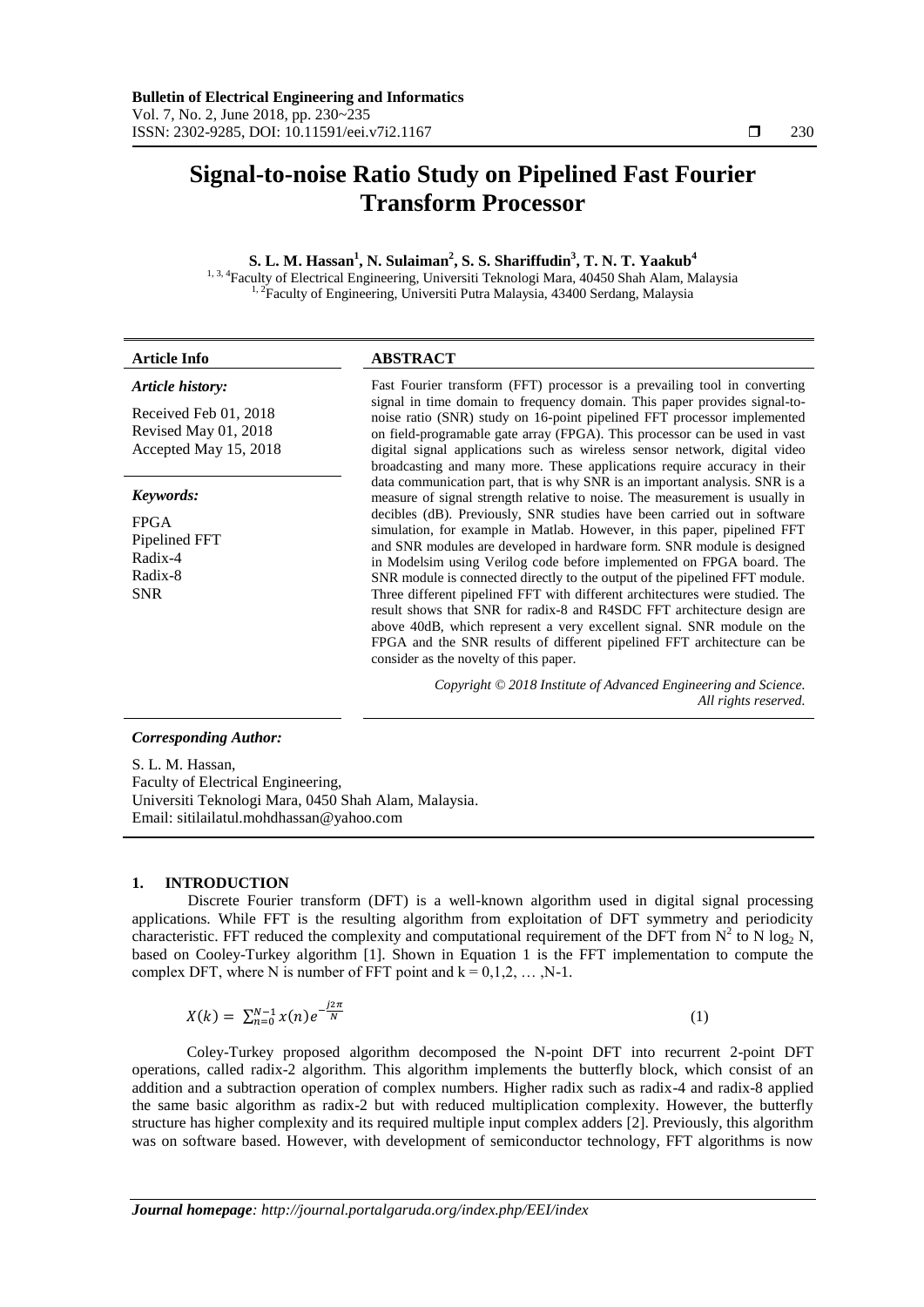possible for hardware implementation. This paper proposed pipelined FFT processor and SNR modules implemented on FPGA board [3], [4], with simulation designs on Modelsim.

Pipelined FFT processor is a popular choice in digital signal processing. Pipelined architecture has the advantage of parallelism and pipeling making it very fast. Futhermore, small number of basic cells can be used repeatedly, reducing the design complexity.[5] Examples of digital design applications using pipelined FFT are ortoghonal frequency division multiplexing (OFDM), code division multiple access (CDMA) and in some of wireless receiver processing block [6]. Other available FFT architectures are memory-based, cache memory, and array architecture. To ensure accuracy and good communication, SNR [7] of this FFT module need to be study. SNR is the ration of the signal relative to the noise in decibels. SNR measure the signals based on this Equation;

$$
SNR_{db} = 10log_{10}\left(\frac{P_{signal}}{P_{noise}}\right) \tag{2}
$$

Ideally,  $P_{signal}$  must be greater than  $P_{noise}$  to obtain positive SNR for the signal to be clearly readable. If  $P_{signal}$  is equal to  $P_{noise}$ , then SNR is equal to zero, the signal is almost unreadable and in digital communication, it will cause reduction in data speed and will force the transmitter to resend back the data. The worse case is when *Psignal* is less then *Pnoise* where reliable communication is not possible.

This paper studied SNR on pipelined FFT processor. Three types of pipelined FFT discsuss in this paper are radix-8 [1], [8], [9], radix-4 single-path delay feedback (R4SDF) [7], [9], [10] and radix-4 singlepath delay commutator (R4SDC) [9], [11].

#### **2. METHODOLOGY**

In this section, the research methodology can be deivided into two stages. First is the pipelined FFT design and verification, and next is the SNR analysis.

# **2.1. Pipelined FFT Design and Verification**

Pipelined FFT and its sub-modules are designed in both Matlab and Modelsim as shown in Figure 1. Random data generated as input  $x_1(n)$  to the FFT module in Matlab and converted from floating point to digital form,  $X<sub>1</sub>(n)$ . Matlab output,  $y<sub>1</sub>(n)$  are also converted to digital value which can be in hexadecimal, binary or any other digital values. Input  $X<sub>I</sub>(n)$  are then supplied to the pipelined FFT module for hardware simulation for FPGA implementations. Output  $Y_2(n)$  are then compared to  $Y_1(n)$  for verification, as shown in Table 1, in results and discussion section.



Figure 1. (a) FFT Module in matlab (b) Pipelined FFT module in modelsim

Figure 2 shows the example of test-bench structure for pipelined FFT modules with sample input and output signal for hardware simulation in Modelsim. Simulation is a very important process since in this process, the desired output of the pipelined FFT is verified.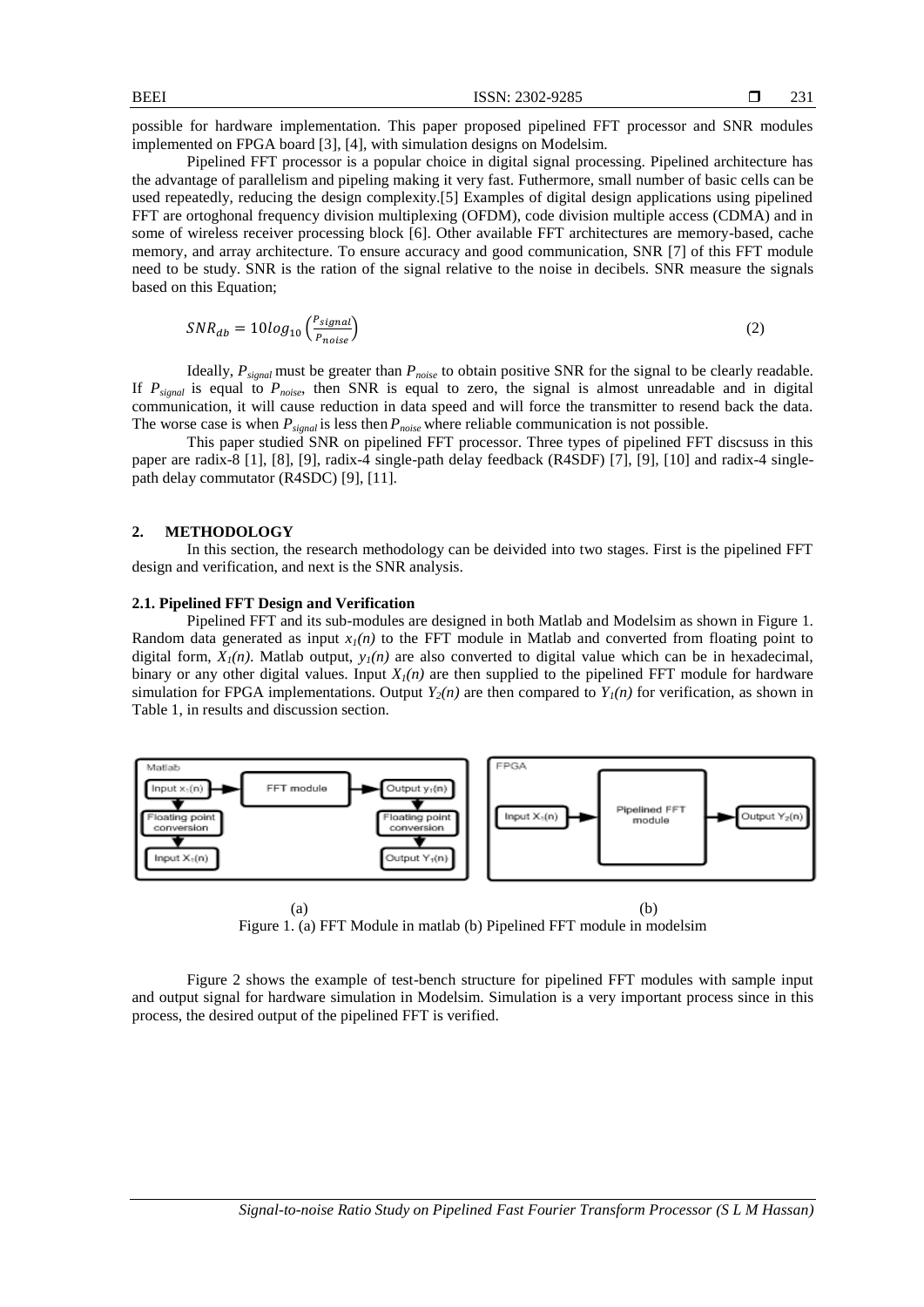

Figure 2. Pipelined FFT testbench

A Read-Only Memory (ROM) is connected to the FFT module inputs. This ROM store inputs data in .txt or .dat file. These data were obtained from Matlab simulation. As a benchmark, pipelined FFT modules were also design in Matlab. This Matlab coding can be modified to suit any pipelined FFT point or radix used. The generated input obtained from Matlab are then supply to the pipelined FFT module in Modelsim. Counter in this test-bench is for generating the address sequence to the ROM module. The ROM will supply the complex signal input data to the FFT modules within the period clock cycle set. Typically, if 16-point pipelined FFT were used, the clock cycle will be 16, and so on depending on the FFT point. Then, the simulation process begins. From the simulation, the inputs and outputs can be displayed, usually in waveform. The results obtain are verified with Matlab.

In this paper, three different FFT architecture were analyzed. First architecture is implemented from radix-8 algorithm. Although it has more complicated control, the design requires fewer twiddle factor multiplication, reducing the memory for stroring the twiddle factor. That is why FFT hardware solution favor higher radix in the implementation. Radix-8 FFT uses several special terms or known as twiddle factor  $(W_N^{N/8} W_N^{3N/8} W_N^{5N/8}$  and  $W_N^{7N/8}$ ) to reduce the algorithm complexity as shown Equation 3 and 4, where *a* is *cos (* $2\pi/N$ *)* and *b* is *sin (* $2\pi/N$ *)*.

$$
(a+jb)W_N^{\frac{N}{8}} = -(a+jb)W_N^{\frac{5N}{8}} = \frac{\sqrt{2}}{2}[(a+b)+j(b-a)]
$$
\n(3)

$$
(a+jb)W_N^{\frac{3N}{8}} = -(a+jb)W_N^{\frac{7N}{8}} = \frac{\sqrt{2}}{2}[(a-b)+j(b+a)]\tag{4}
$$

These complex multiplications can be manipulated using two real-constant multiplications and two additions. Constant multiplication can also be replaced by shift-and-add operation.

Another two pipelined FFT designs taken for comparison are from radix-4 algorithms. In radix-4 algorithm, it utilized four-way symmetry of  $W_N^{nk}(W_N^{nk+\frac{N}{4}} = -W_N^{nk+\frac{3N}{4}} = -jW_N^{nk})$  to minimize the number of complex multiplications. Its formula can be derived as Equation 5. For  $m = 0, 1, 2, ..., N/4-1$ ,

$$
X[4m] = \sum_{n=0}^{N/4-1} \left\{ x[n] + x \left[ n + \frac{N}{4} \right] + x \left[ n + \frac{N}{2} \right] + x \left[ n + \frac{3N}{4} \right] \right\} \cdot W_{N/4}^{nm},
$$
  
\n
$$
X[4m+1] = \sum_{n=0}^{N/4-1} \left\{ x[n] - jx \left[ n + \frac{N}{4} \right] - x \left[ n + \frac{N}{2} \right] + jx \left[ n + \frac{3N}{4} \right] \right\} \cdot W_{N}^{n} W_{N/4}^{nm},
$$
  
\n
$$
X[4m+2] = \sum_{n=0}^{N/4-1} \left\{ x[n] - x \left[ n + \frac{N}{4} \right] + x \left[ n + \frac{N}{2} \right] - x \left[ n + \frac{3N}{4} \right] \right\} \cdot W_{N}^{2n} W_{N/4}^{nm},
$$
  
\n
$$
X[4m+3] = \sum_{n=0}^{N/4-1} \left\{ x[n] + jx \left[ n + \frac{N}{4} \right] - x \left[ n + \frac{N}{2} \right] - jx \left[ n + \frac{3N}{4} \right] \right\} \cdot W_{N}^{3n} W_{N/4}^{nm}.
$$
  
\n(5)

From this radix-4 algorithms, two architecture which are the R4SDFand R4SDC were considered. R4SDF provides high speed operation however it did not reduce the hardware utilization and power consumption. R4SDC give better speed and power as well as area reduction since stages are connected with commutator instead of feedback. [9].

#### **2.2. Signal-to-noise Module**

Shows in Figure 3 is the methodology used to evaluate the SNR fitness [7], [12] for FFT modules.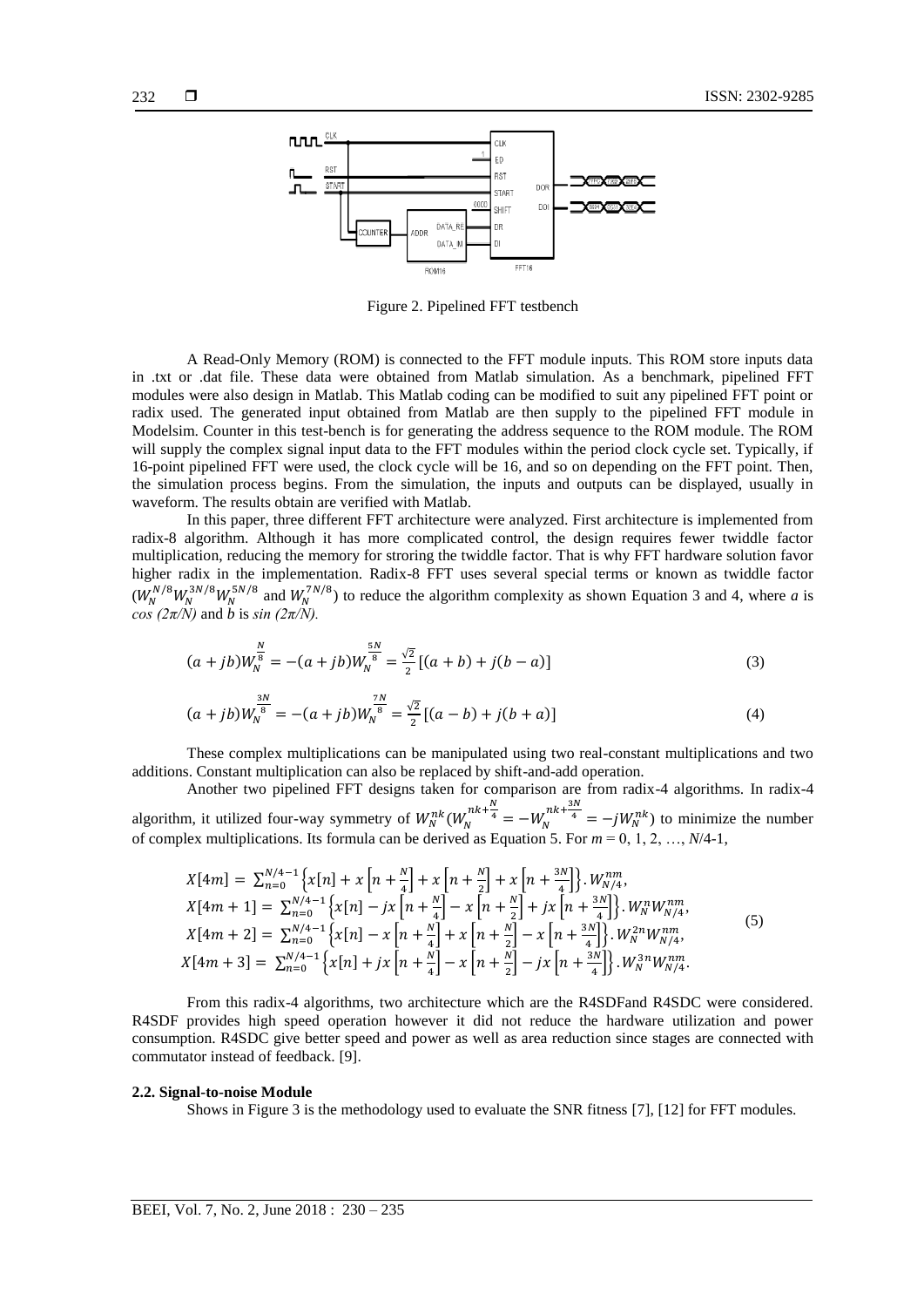

Figure 3. SNR fitness methodology

Initially random input data  $x(n)$  supplied to FFT processor  $W_{N1}$  and this processor will calculate the outputs  $X_1(k)$ .  $W_{N1}$  act as reference solution, solve in Matlab environtment. Next, with the same  $x(n)$ ,  $W_{N2}$ FFT processor recalculates the output *X2(k)*. This FFT processor is in Modelsim (Verilog coding). *X1(k)* and  $X_2(k)$  are then supplied to SNR module in Modelsim for error calculation, based on equation (1). Pnoise or error calculation *e(k)* can be calculate using Equation 6.

$$
e(k) = [R_1(k) - R_2(k)] + j[I_1(k) - I_2(k)]
$$
\n(6)

Where  $R_1$ ,  $R_2$ ,  $I_1$ , and  $I_2$  are the real and imaginary output of FFT for  $W_{N1}$  and  $W_{N2}$ . Finally, SNR at the output of FFT is calculate using Equation (7).

$$
SNR = 10\log_{10} \sum_{k=0}^{N-1} \frac{x_1(k)^2}{e(k)^2}
$$
\n<sup>(7)</sup>

Where N is the size of the FFT. Equation (7) can be rewritten as equation (8).

$$
SNR = 10\log_{10} \sum_{k=0}^{N-1} \frac{[R_1(k)]^2 + I_1(k)]^2}{[R_1(k) - R_2(k)] + j[I_1(k) - I_2(k)]}
$$
\n(8)

#### **3. RESULTS AND ANALYSIS**

In this section, functionality analysis results on pipelined FFT and the SNR results when the wordlength varied is discussed.

#### **3.1. Pipelined FFT Fuctionality Analysis**

Figure 4 shows sample input and output of pipelined FFT from Modelsim simulation. Input start with '1' START signal and ouput start with '1' RDY signal. There is gap between the first input data and first output data because RDY signal can only be initiated when all input data passed all the sub-module in the overall circuit. This output delay is expected in a pipelined architecture.

Input and output of pipelined FFT can be separated into two parts, 16 most-significant -bits (MSB) are real and 16 less-significant-bit (LSB) are the imaginary part. As shown in Figure 4, DR and DI represent real and imaginary input, respectively. While DOR and DOI represent real and imaginary output, respectively. The result shows are in hexadecimal. These hexadecimal values represent complex input in time domain and complex output for frequency domain.



Figure 4. Sample input and output of pipelined FFT

*Signal-to-noise Ratio Study on Pipelined Fast Fourier Transform Processor (S L M Hassan)*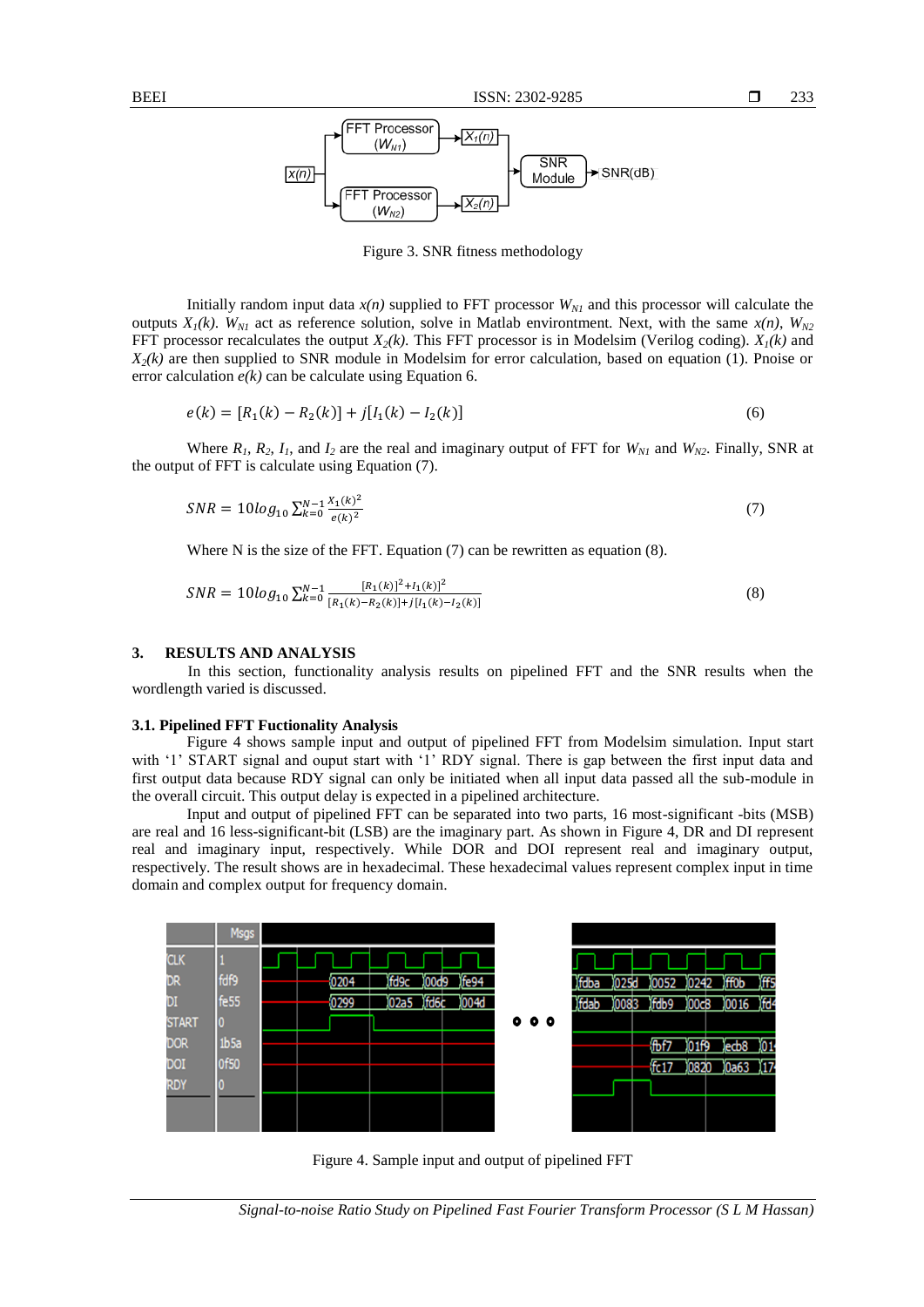Random inputs data are generated and passed through FFT module in Matlab, producing FFT outputs. These inputs and outputs data are taken as reference data. The same inputs are then supplied to the pipelined FFT modules in Modelsim. The output from this simulation are then compared to the outputs produced in Matlab. Table 1 show inputs and outputs from Matlab as reference and hardware simulation results obtain from three different 16-point pipeline FFT. All generated input and output shown are in hexadecimal. The original input data are in floating point, however, on hardware implementation, pipelined FFT cannot process this type of data. Using Matlab function, input and output data are converted to digital data, hexadecimal.

|                | Software simulation (Matlab) |                 | Hardware simulation (FPGA) |                    |                    |
|----------------|------------------------------|-----------------|----------------------------|--------------------|--------------------|
|                |                              |                 | Radix-8                    | R <sub>4</sub> SDC | R <sub>4</sub> SDF |
|                | Input<br>(Hex)               | Output<br>(Hex) | Output                     | Output             | Output             |
|                |                              |                 | (Hex)                      | (Hex)              | (Hex)              |
| $\overline{0}$ | F9FD07AE                     | E605E3F5        | E620E3ED                   | E61FE3EB           | E5FBE3EB           |
| л.             | FE3E0A83                     | EC53203B        | EC75203B                   | EC752037           | EC512037           |
| 2              | F7DAF9F3                     | C4F61D3C        | C5161D3B                   | C5171D3A           | C4F31D3A           |
| 3              | F6ECF6AE                     | 3303F654        | 332BF657                   | 3329F652           | 3305F652           |
| 4              | 0974020A                     | 2C6B FE9B       | <b>2C8E FE99</b>           | 2C8DFE99           | 2C69FE99           |
| 5              | 0147F6E8                     | 15C41773        | 05E91775                   | 15E91775           | 15C51775           |
| 6              | 090A0320                     | 00C7D4A2        | 00ECD4A1                   | 00EBD4A0           | 00C7D4A0           |
| 7              | FC2E0057                     | 04C71670        | 04EB166D                   | 04EB1670           | 04C71670           |
| 8              | <b>FD7CF524</b>              | 197A31DE        | 19A031E1                   | 199F31DF           | 197B31DF           |
| 9              | F957F65A                     | DDC7FEE5        | DDE9FEE7                   | DDE9FEE7           | DDC5FEE7           |
| 10             | F7E8F957                     | <b>CEOCEBD</b>  | CE2EEBCF                   | CE2DEBD0           | CE09EBD0           |
| 11             | <b>FDE1F478</b>              | E1F10F85        | E2130F87                   | E2110F86           | E1ED0F86           |
| 12             | 0A4F0B63                     | 007E1493        | 00A21495                   | 00A11495           | 007D1495           |
| 13             | FFC3FFB9                     | <b>EC3416FD</b> | <b>EC5916FD</b>            | <b>EC5916FD</b>    | <b>EC3516FD</b>    |
| 14             | FBD80A3E                     | FA82DFEB        | FAA8DFE9                   | <b>FAA9DFEA</b>    | FA85DFEA           |
| 15             | FCA6F60B                     | FD1D2A6F        | FD3F2A71                   | FD3F2A70           | FD1B2A70           |

Table 1. Pipelined FFT Output from Software and Hardware Simulation

From table above, the final simulation outputs using Modelsim shows significant and almost similar output to the output generated from Matlab for all different 16-point pipelined FFT used in this research. For example, first generated output from Matlab is E605E3F5, where this paper result is E620E3ED, E61FE3EB for R4SDC and R4SDF obtain E5FBE3EB. Next part on SNR will confirm this statement.

#### **3.2. Signal-to-noise Ratio**

Discuss in this sub-section are the SNR results for three different 16-point pipelined FFT. The wordlength are varied from 16-bits to 8-bits for real and imaginary output of the pipelined FFT. Number of bits used will affect all key parameters of design especially power, as well as speed and area. When number of bit reduces, switching activities also reduces, lowering the switched capacitance. This is desirable for power optimization design. Furthermore, lower bits number will result in reduce number of transfer lines and average interconnect length and capacitance.

Shown in Figure 5 are average SNR value for radix-8, R4SDC and R4SDF with varied wordlength. 16 sets randomdly generated input passed through three different pipelined FFT modules. Output of these FFT modules, along with references output are passed through the SNR modules. From graph obtain, the best SNR obtain for radix-8 and R4SDC is at 11-bit word length, while for R4SDF the highest SNR is at 16-bit wordlenght. Table 2 shows the average SNR value for three pipelined FFT architecture studied. Radix-8 have the highest average SNR value compared to the rest. Higher SNR indicates better signal accuracy [1], [7], [12].